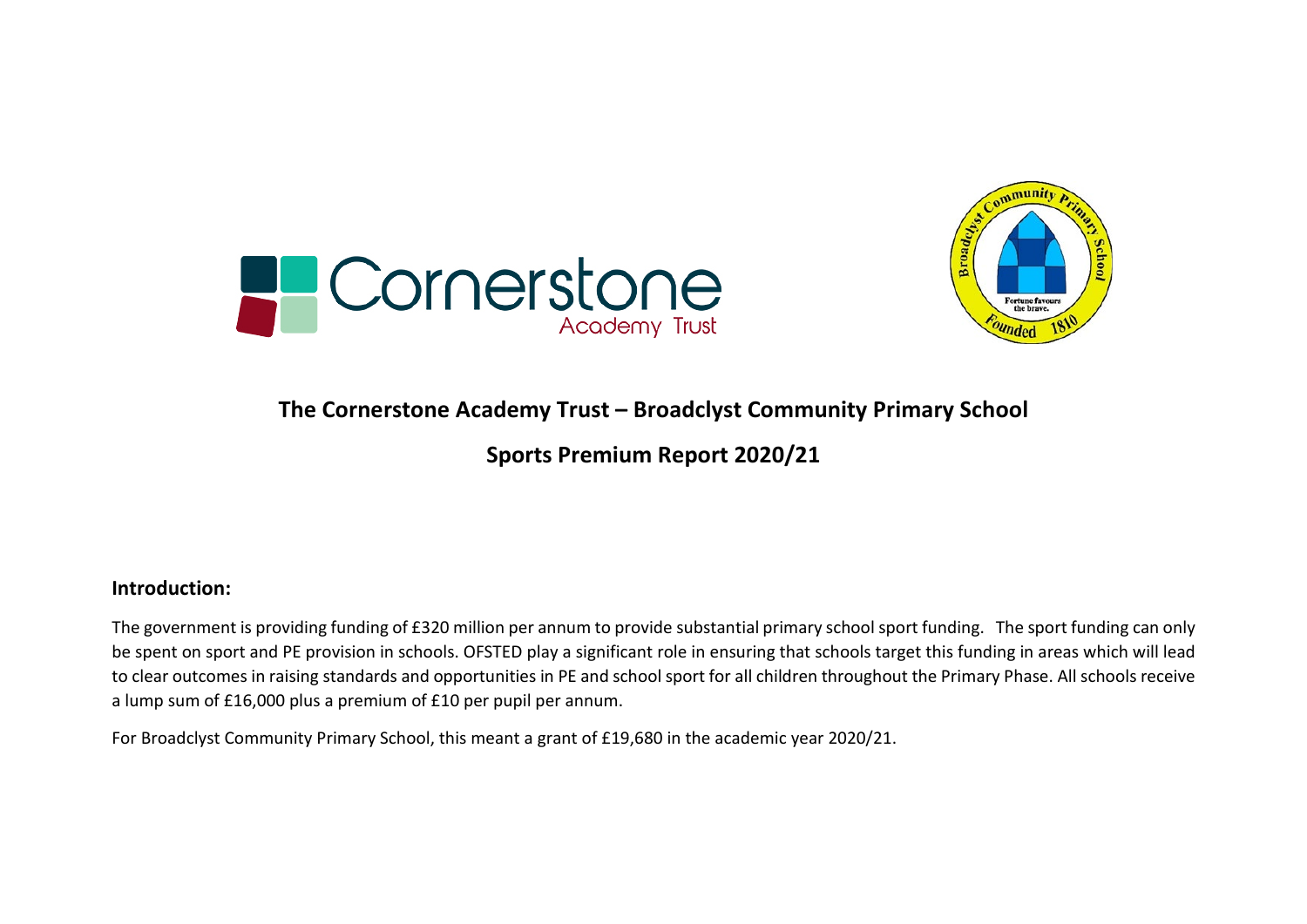#### **Reporting:**

The Trustees of the Academy Trust ensure that there is an annual statement on how the Primary Sport Premium Funding has been used to improve the uptake and outcomes for PE and Sport both within and beyond the school day. This task is carried out within the requirements published by the Department for Education.

It is the responsibility of the Headteacher, or a delegated member of staff, to produce regular reports that are reviewed by the Local Advisory Board and by the Trusts' Finance Committee.

### **Principles & Objectives**:

The purpose of this funding is to ensure improvement in the quality of sport and PE provision for all children. We use the grant:

To improve the provision of PE at Broadclyst Community Primary School

- To broaden the range of sporting opportunities and experiences for all children at BCPS
- To develop a positive attitude towards PE and Sport
- To develop confidence and skills and encouraging a life-long love of sport together with an understanding of the health benefits participation in sports activities offers.

The range of provision the Trustees consider suitable for grant spend include:

- Group work with an experienced sports teacher, focussed on overcoming gaps in learning
- Increased pupil participation in sports
- Additional teaching and learning opportunities provided through
- Professional development courses
- Cover release for professional development
- Quality assured CPD modules/materials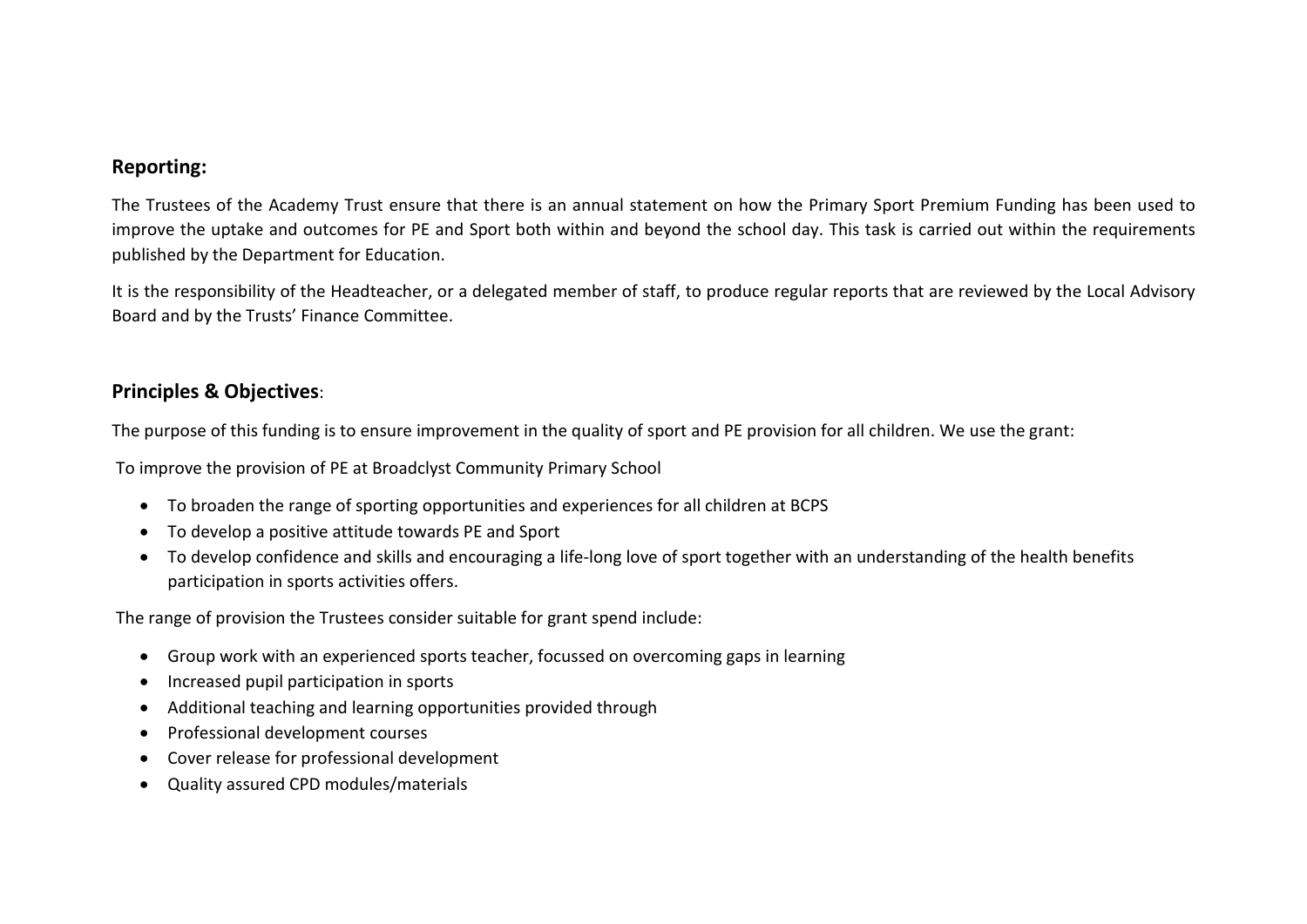- Specialist Sports teaching
- Qualified Sports coaching
- Sports competitions
- After School sports clubs

### **Curriculum Provision:**

We offer the following PE and sporting opportunities to our children;

|             | <b>Team Sports</b> | <b>Individual Sports</b>        | <b>Adventurous Activities</b> |
|-------------|--------------------|---------------------------------|-------------------------------|
| <b>EYFS</b> | <b>Ball Games</b>  | <b>Athletics</b>                |                               |
| Key Stage 1 | Football           | (including)<br><b>Athletics</b> |                               |
|             | <b>Basketball</b>  | Cross-Country)                  |                               |
|             | Hockey             | <b>Tennis</b>                   |                               |
|             | Tag Rugby          | Dance                           |                               |
|             | Netball            | Gymnastics                      |                               |
|             |                    |                                 |                               |
| Key Stage 2 | Football           | (including<br><b>Athletics</b>  | Climbing                      |
|             | <b>Basketball</b>  | Cross-Country)                  | <b>Mountain Biking</b>        |
|             | Hockey             | Fencing                         |                               |
|             | Tag Rugby          | <b>Tennis</b>                   |                               |
|             | Netball            | Dance                           |                               |
|             | Rounders           | Gymnastics                      |                               |
|             | Cricket            | Swimming                        |                               |
|             |                    | <b>Table Tennis</b>             |                               |
|             |                    |                                 |                               |

All pupils in Years 3 and 4 have the opportunity to participate in school swimming lessons for half an academic year. Those swimmers in Years 5 and 6 unable to swim 25m also receive catch-up sessions until they achieve this goal and the most able swimmers in Years 5 and 6 take part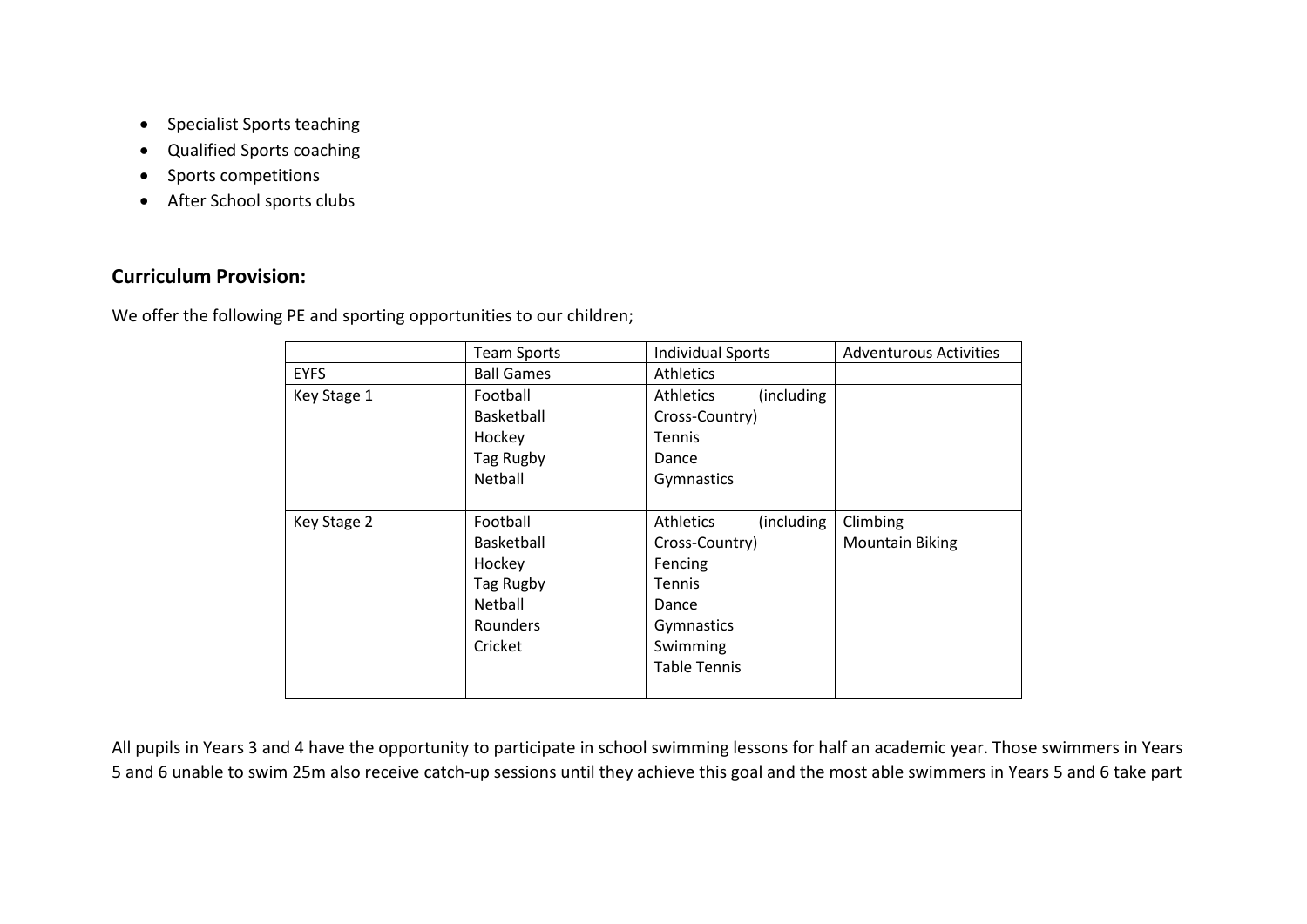in Swimming Squad to develop their technique and to lead into competitive swimming opportunities. However due to Covid-19 regulations no swimming sessions took place in 2020-21.

The data regarding the swimming ability for the Year 6 cohort 2020/21 is shown in the table below:

| Percentage of Year 6 cohort 2019/20 that can swim confidently, 78%         |     |
|----------------------------------------------------------------------------|-----|
| competently, and proficiently over a distance of 25m.                      |     |
| Percentage of Year 6 cohort 2019/20 that can swim a range of strokes       | 40% |
| effectively.                                                               |     |
| Percentage of Year 6 cohort 2019/20 that can perform safe self-rescue in a | 44% |
| range of water-based situations.                                           |     |
| Was the PE and Sport Premium used to deliver additional swimming sessions  | No  |
| above the requirements for the National Curriculum in PE                   |     |

#### **Competitions and further enrichment:**

In addition to the activities listed above in PE and Games sessions, children have participated in a range of competitions and enrichment activities this year. These include;

|                                    | Gender | Years  | No. Pupils      | Outcome (if applicable) |
|------------------------------------|--------|--------|-----------------|-------------------------|
| <b>School Games Virtual Events</b> |        |        |                 |                         |
| Athletics (Sports hall)            | Mixed  | $Y3-6$ | 139             |                         |
| Cross-Country                      | Mixed  | Y3,4,6 | 178             |                         |
| Dance                              | Mixed  | Υ4     | 24              |                         |
| <b>Games Skills</b>                | Mixed  | Y3,4,6 | 95              |                         |
| Gymnastics                         | Mixed  | Y3,5   |                 | Finals; 6th             |
| Orienteering (Ongoing)             | Mixed  | $Y1-6$ | 236             |                         |
|                                    |        |        | (Others<br>may  |                         |
|                                    |        |        | entered<br>have |                         |
|                                    |        |        | independently)  |                         |
| Skipping (Ongoing)                 | Mixed  |        |                 |                         |
|                                    |        |        |                 |                         |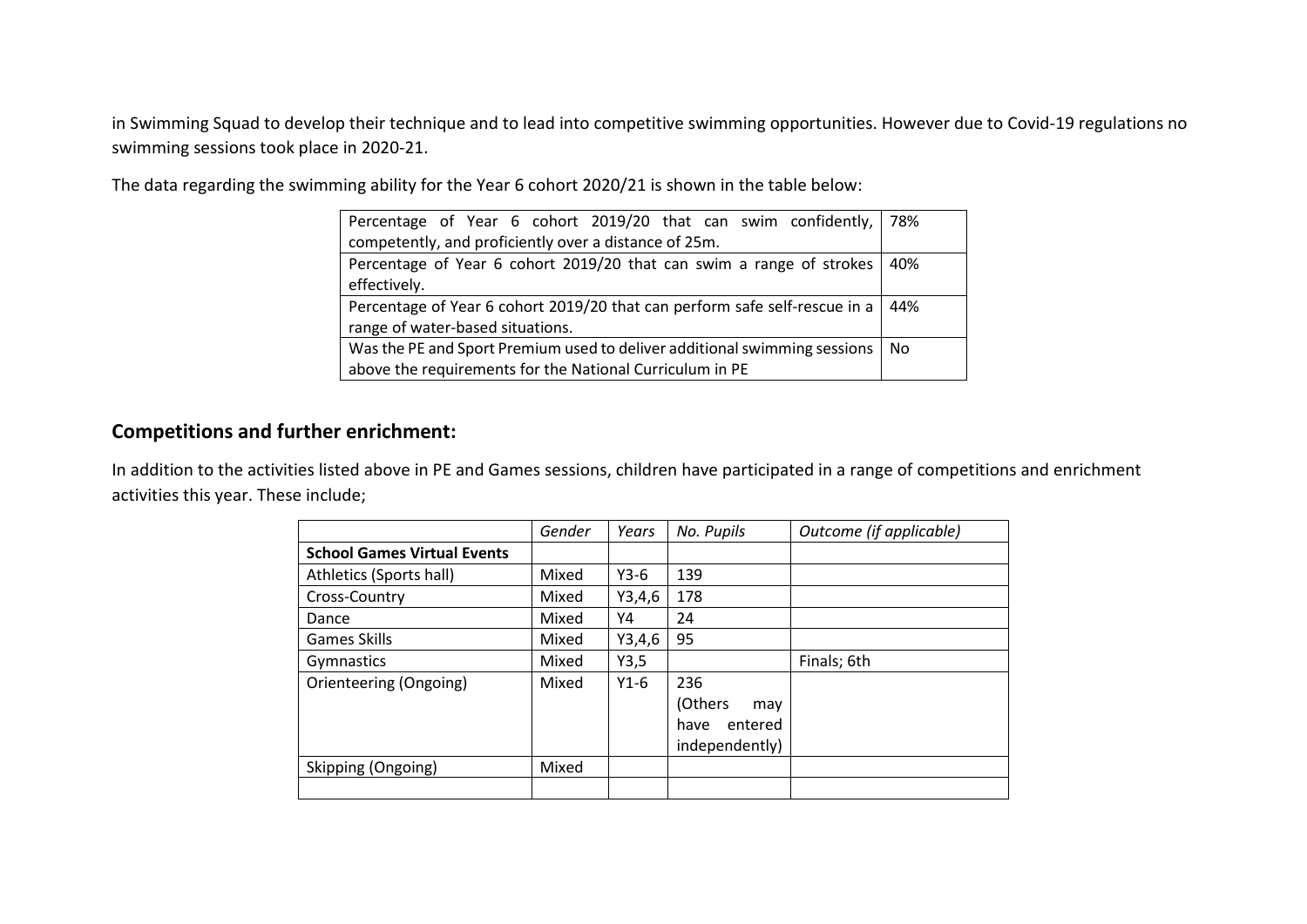| <b>Other Virtual Events</b> |       |        |                |                          |
|-----------------------------|-------|--------|----------------|--------------------------|
| Devon Cricket Virtual       | Mixed | $Y3-6$ | 32             | School: 10 <sup>th</sup> |
| Challenges                  |       |        | (Others        |                          |
| (Ongoing)                   |       |        | entered        |                          |
|                             |       |        | independently) |                          |

# **Achievements and Areas for Improvement:**

| Key achievements to date until July 2021:                                                                                                                                                                                                                                                                                                                                                                                                                                                                                                                                                                                                                                                                                                                                                                                                                                                                                                                                                                                                        | Areas for further improvement and baseline evidence of need:                                                                                                                                                                                                                                                                                                                                                                                                                                                                                                                                                                                                                                         |
|--------------------------------------------------------------------------------------------------------------------------------------------------------------------------------------------------------------------------------------------------------------------------------------------------------------------------------------------------------------------------------------------------------------------------------------------------------------------------------------------------------------------------------------------------------------------------------------------------------------------------------------------------------------------------------------------------------------------------------------------------------------------------------------------------------------------------------------------------------------------------------------------------------------------------------------------------------------------------------------------------------------------------------------------------|------------------------------------------------------------------------------------------------------------------------------------------------------------------------------------------------------------------------------------------------------------------------------------------------------------------------------------------------------------------------------------------------------------------------------------------------------------------------------------------------------------------------------------------------------------------------------------------------------------------------------------------------------------------------------------------------------|
| Continue to raise profile of PE and Sport across the whole<br>school.<br>All staff participated in a PE-focused trust-wide training day<br>hosted at the school January 2019, Playtime focused training<br>session May 2021<br>Introduction of sporting and fitness stations during active<br>$\bullet$<br>lunchtimes alongside opportunity to play competitive games.<br>Increase in opportunities for girls to participate in sporting<br>$\bullet$<br>competition both mixed and girls only.<br>Weekly sporting After-School Activities on offer to all pupils on<br>each day they run.<br>Wide range of activities on offer to pupils, continuing to expand<br>$\bullet$<br>(see full list above). Fencing added to LKS2 i<br>Attending inter-school competition in an increasing number of<br>activities.<br>Sporting achievements regularly shared in assemblies and via<br>school social media.<br>Under 11 football team reached the National Final of the EFL<br>$\bullet$<br>Kids' Cup (League 2) held at Wembley Stadium in May 2019. | Implement further support for teachers to assist with planning<br>and delivery of lessons to ensure consistency throughout the<br>school.<br>Address the balance of activities covered; ensure team sports<br>delivered to all KS1 pupils in PE and Gymnastics/Dance covered<br>throughout KS2.<br>Aim for 50% of pupils engaged in sporting After-school<br>Activities every week.<br>Further promotion of active travel to school.<br>Develop a series of intra-school competitions for every year<br>group Y1-Y6.<br>Provide pupils with leadership opportunities through Physical<br>Activity and PE.<br>Achieve School Games Mark award (evidence gathered<br>although award suspended 2020/21) |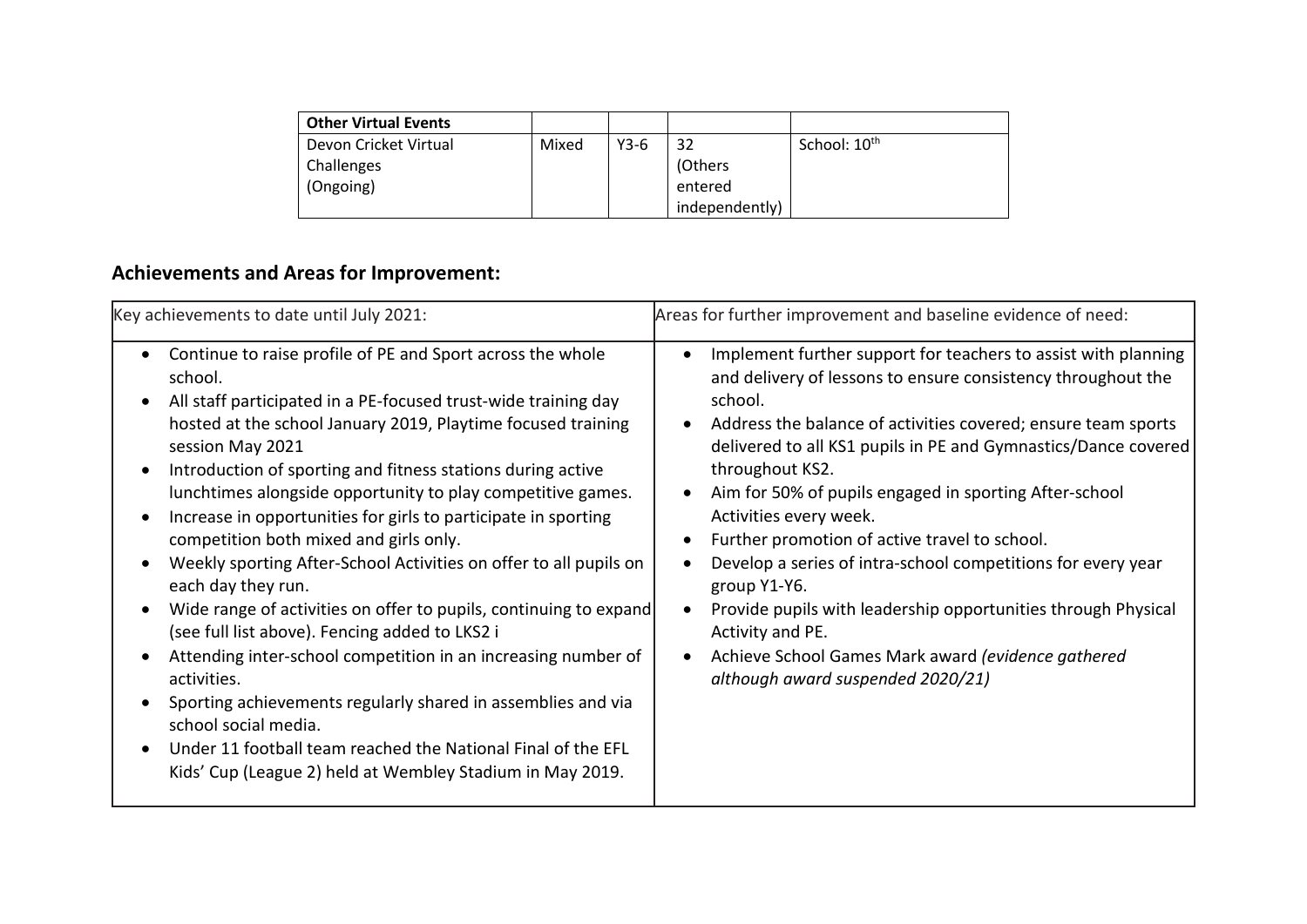# **Breakdown and impact of Sports Premium spend:**

| Academic Year: 2020/21                                                                                      |                                                                                                                          |                       |                                                                                                                                                                                                                                                                                                                     | <b>Fund Allocated:</b><br>£20,219.19/£19,680<br><b>Carried Forward to</b><br>2021/22:<br>£0                                                                                                                                               |
|-------------------------------------------------------------------------------------------------------------|--------------------------------------------------------------------------------------------------------------------------|-----------------------|---------------------------------------------------------------------------------------------------------------------------------------------------------------------------------------------------------------------------------------------------------------------------------------------------------------------|-------------------------------------------------------------------------------------------------------------------------------------------------------------------------------------------------------------------------------------------|
|                                                                                                             |                                                                                                                          |                       | Key indicator 1: The engagement of $all$ pupils in regular physical activity $-$ Chief Medical Officer                                                                                                                                                                                                              | Percentage of total                                                                                                                                                                                                                       |
|                                                                                                             |                                                                                                                          |                       | guidelines recommend that primary school children undertake at least 30 minutes of physical activity a                                                                                                                                                                                                              | allocation: 47% (£9,328.69)                                                                                                                                                                                                               |
| day in school                                                                                               |                                                                                                                          |                       |                                                                                                                                                                                                                                                                                                                     |                                                                                                                                                                                                                                           |
| School focus with clarity<br>on intended impact on<br>pupils:                                               | Actions to achieve:                                                                                                      | Funding<br>allocated: | Evidence and impact:                                                                                                                                                                                                                                                                                                | Sustainability and suggested<br>next steps:                                                                                                                                                                                               |
| Provide a range of sport &<br>exercise activities that<br>pupils can access during<br>break and lunchtimes. | Purchase new playground<br>equipment to maintain<br>stock in good<br>condition/reflect<br>increased pupil<br>engagement. | £1,110.63             | Playgrounds remarked to include<br>introduction of new activities ranging<br>from Chess & Draughts to Target throw<br>zones. Equipment purchased to all full<br>use of these activities. Implementation<br>of rotation system during period of year<br>group bubbles so that all pupils would<br>benefit from this. | Ensure all pupils are still<br>able to access age-<br>appropriate activities<br>regularly on removal of year<br>group bubbles in September<br>2021.<br>Ensure all equipment in<br>appropriately<br>maintained/replaced as<br>appropriate. |
|                                                                                                             | Ensure staff on<br>playground are trained in<br>order to lead supervise<br>activities.                                   | £173.00               | Playground rotas adjusted so that most<br>competent staff leading sporting<br>activities. Noticeable increase in<br>children taking part in activities when<br>staff support available. All staff trained<br>in delivering engaging playground                                                                      | Complete skill audit of all<br>new staff Autumn Term<br>2021 to assess experience in<br>supporting PE activities and<br>organise/train based on<br>responses.                                                                             |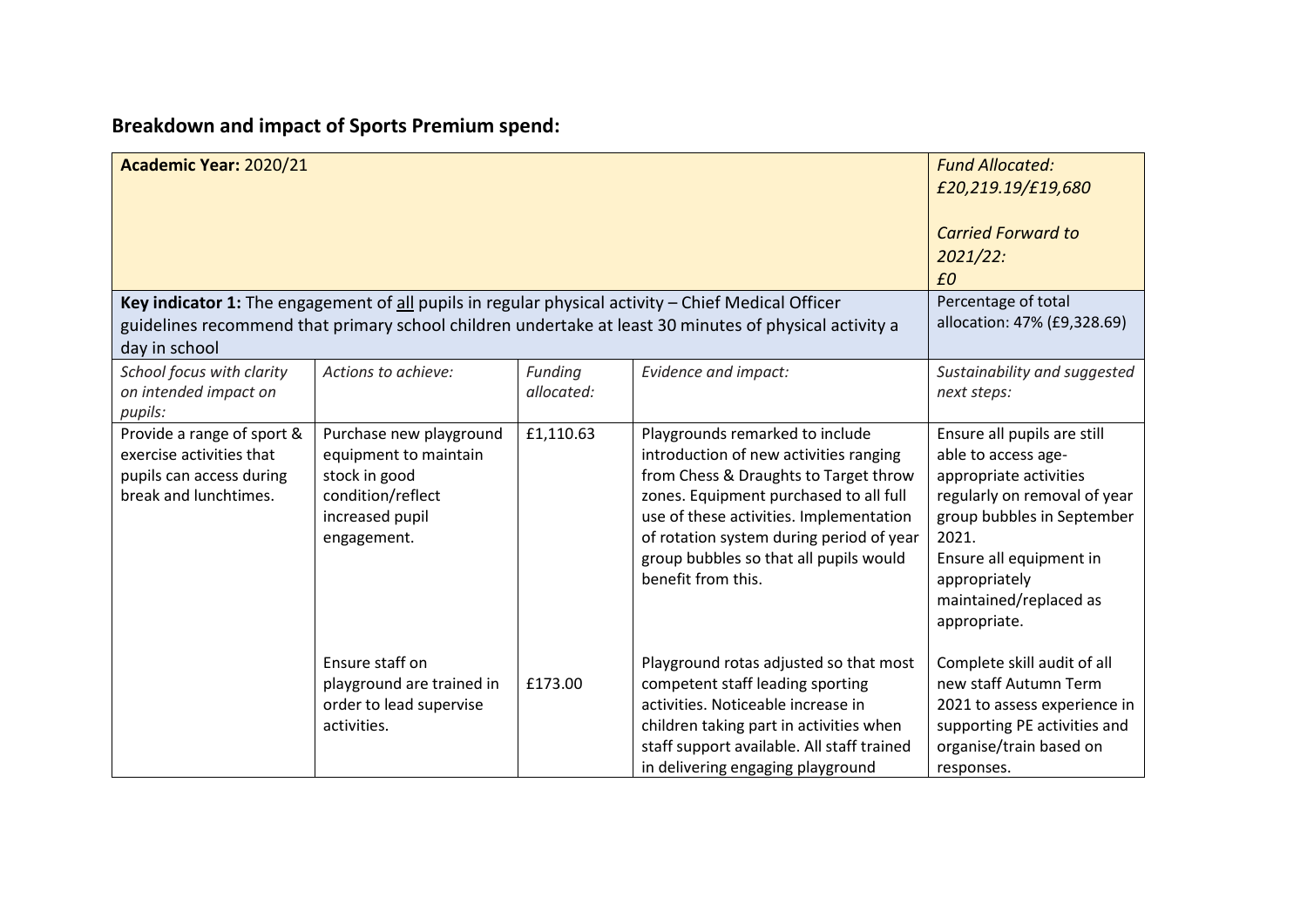|                                                                                                                       |                                                                                                                                                 |           | activities by the PE team on Summer<br>Term training day.                                                                                                                                                                                                                                                                                                                                                                                                                                                                                                                                     |                                                                                                                                     |
|-----------------------------------------------------------------------------------------------------------------------|-------------------------------------------------------------------------------------------------------------------------------------------------|-----------|-----------------------------------------------------------------------------------------------------------------------------------------------------------------------------------------------------------------------------------------------------------------------------------------------------------------------------------------------------------------------------------------------------------------------------------------------------------------------------------------------------------------------------------------------------------------------------------------------|-------------------------------------------------------------------------------------------------------------------------------------|
| Deliver sporting After-<br>School Clubs that can be<br>accessed by pupils of all<br>ages.                             | Provide minimum 1 sport<br>club to every year group 3<br>days per week.<br>Promote these clubs to<br>both children and parents.                 | £6501.90  | Autumn Term: 222 pupil engagements<br>per week with sporting clubs including;<br>Athletics, Football, Gymnastics, Hockey,<br>Multi-Sports, Netball, Table Tennis, Tag<br>Rugby, and Ultimate Frisbee.<br>Increase of 20% from Autumn 2019/20.<br>Spring Term: All clubs cancelled due to<br>school closure.<br>Summer Term: 259 pupil engagements<br>per week with sporting clubs including;<br>Athletics, Basketball, Climbing, Cricket,<br>Dance, Football, Multi-Sports, Netball<br>and Tennis.<br>No clubs running in Summer 2019/20.<br>17% increase in engagement since<br>Autumn term. | Review uptake of clubs<br>aiming to continue running<br>those most popular whilst<br>introducing new clubs as<br>appropriate.       |
| Deliver a daily 'Active<br>Time' session during<br>school closure along with<br>specific year/key stage PE<br>lessons | 1. 15-minute daily<br>sessions planned and<br>delivered for pupils to<br>access from home.<br>2. A varied range of<br>sporting challenges to be | £1,543.16 | All activities included within daily and<br>weekly timetables sent to parents.<br>Session links shared with all pupils.<br>Feedback received and acted upon,<br>leading to sessions tailored to EYFS/KS1                                                                                                                                                                                                                                                                                                                                                                                      | All sessions recorded so can<br>be accessed again in the<br>future if required.<br>Most popular elements of<br>sessions shared with |
|                                                                                                                       | shared with pupils that<br>can be completed at home<br>and school.                                                                              |           | pupils & more dance activities. This<br>resulted in greater engagement of<br>pupils from home; regularly achieving<br>over 100 families daily trust wide.                                                                                                                                                                                                                                                                                                                                                                                                                                     | teachers so that they can be<br>implemented in PE lessons<br>during 2021/22.                                                        |
| Enhance provision of<br>swimming sessions for                                                                         | Utilise trust staff with high<br>levels of knowledge of<br>strokes to support pupils                                                            | £0.00     | No Swimming sessions took place in<br>2020/21 due to Covid-19 regulations<br>and pool closures.                                                                                                                                                                                                                                                                                                                                                                                                                                                                                               | Restore a full swimming<br>programme in 2021/22<br>including Squad and Catch-                                                       |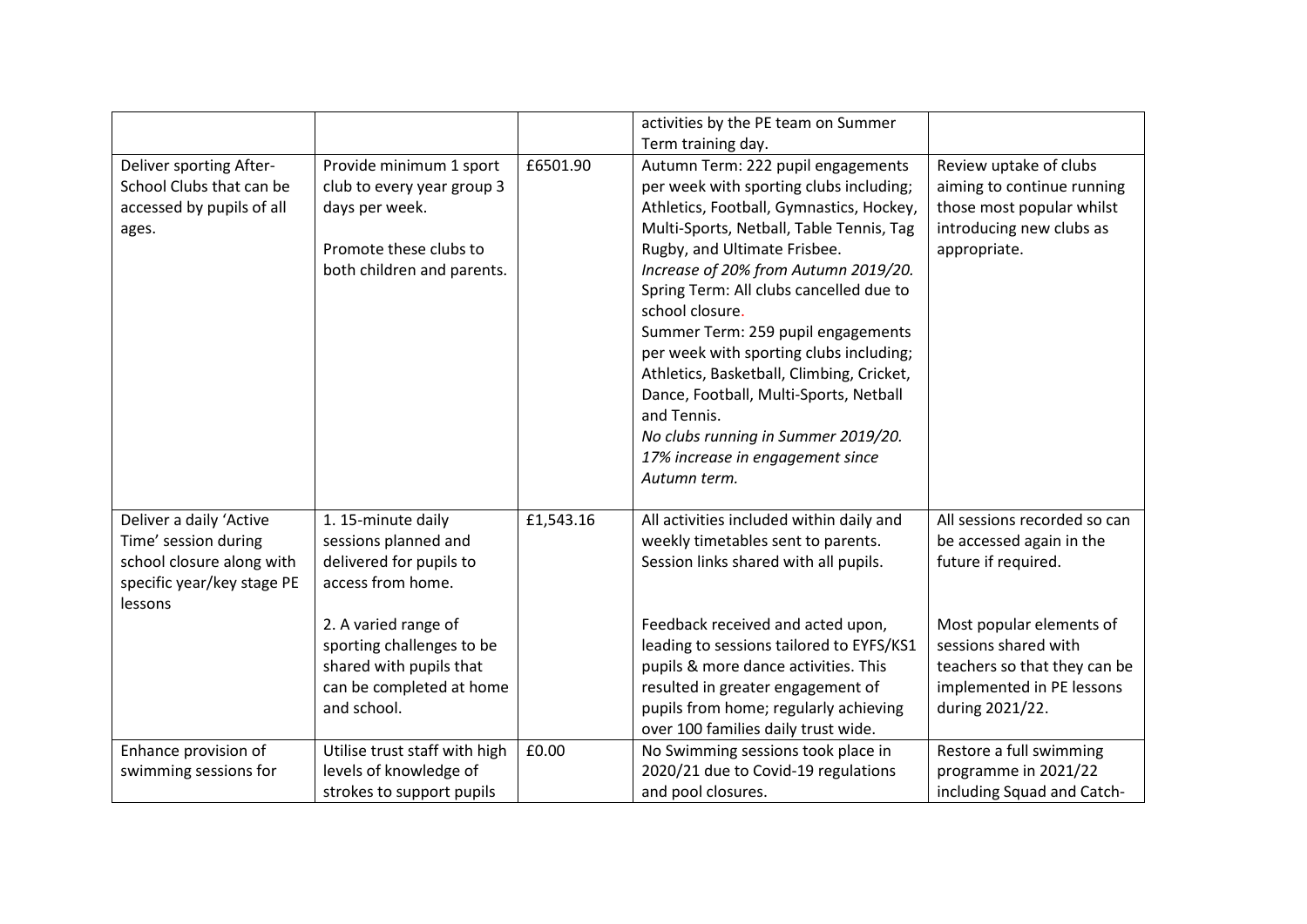| least/most able<br>swimmers.                                                              | to access competitive<br>swimming/achieve 25m<br>goal.                                                                                                 |                       | No Galas held during the 2020/21<br>academic year.                                                                              | Up sessions, including<br>participation in local<br>competitive galas.                                                                                                                                                                                                                  |
|-------------------------------------------------------------------------------------------|--------------------------------------------------------------------------------------------------------------------------------------------------------|-----------------------|---------------------------------------------------------------------------------------------------------------------------------|-----------------------------------------------------------------------------------------------------------------------------------------------------------------------------------------------------------------------------------------------------------------------------------------|
| improvement                                                                               |                                                                                                                                                        |                       | Key indicator 2: The profile of PESSPA being raised across the school as a tool for whole school                                | Percentage of total<br>allocation: 2% (£478.86)                                                                                                                                                                                                                                         |
| School focus with clarity<br>on intended impact on<br>pupils:                             | Actions to achieve:                                                                                                                                    | Funding<br>allocated: | Evidence and impact:                                                                                                            | Sustainability and suggested<br>next steps:                                                                                                                                                                                                                                             |
| Share good practice<br>delivered throughout the<br>school and trust.                      | Have a PE focus within<br>teacher and wider Staff<br>CPD opportunities and<br>meetings.                                                                | £380.00               | Sessions delivered to all teachers,<br>alongside specific inputs for NQT's and<br>School Direct students led by the PE<br>Lead. | Re-arrange PE specific CPD<br>for all staff in 2021/22 once<br>full PE and Games<br>programme back running.<br>Complete staff audit of<br>current qualifications and<br>confidence in delivering PE<br>sessions in Autumn Term<br>2021 to identify areas in<br>which support is needed. |
| <b>Achieve School Games</b><br>Mark award to highlight<br>strength of PE in the<br>school | PE team to attend School<br>Games mark briefing and<br>co-ordinate collation of<br>evidence to achieve this.<br>Aim to achieve silver award<br>2020/21 | £0.00                 | Staff members liaised with local School<br>Games Organiser and will look to<br>achieve this award in 2021/22.                   | Review 2019/20 evidence<br>and identify areas of<br>improvement to work<br>towards at least silver<br>award in 2021/22.                                                                                                                                                                 |
| Organise and host<br>sporting competitions/<br>fixtures with other local<br>schools       | PE team to organise a<br>series of events throughout<br>the academic year.                                                                             | £98.86                | Took part in virtual School Games<br>events, reached a Zoom final in<br>gymnastics, an event not usually<br>competed in.        | Build upon links with local<br>schools to organise more<br>events.                                                                                                                                                                                                                      |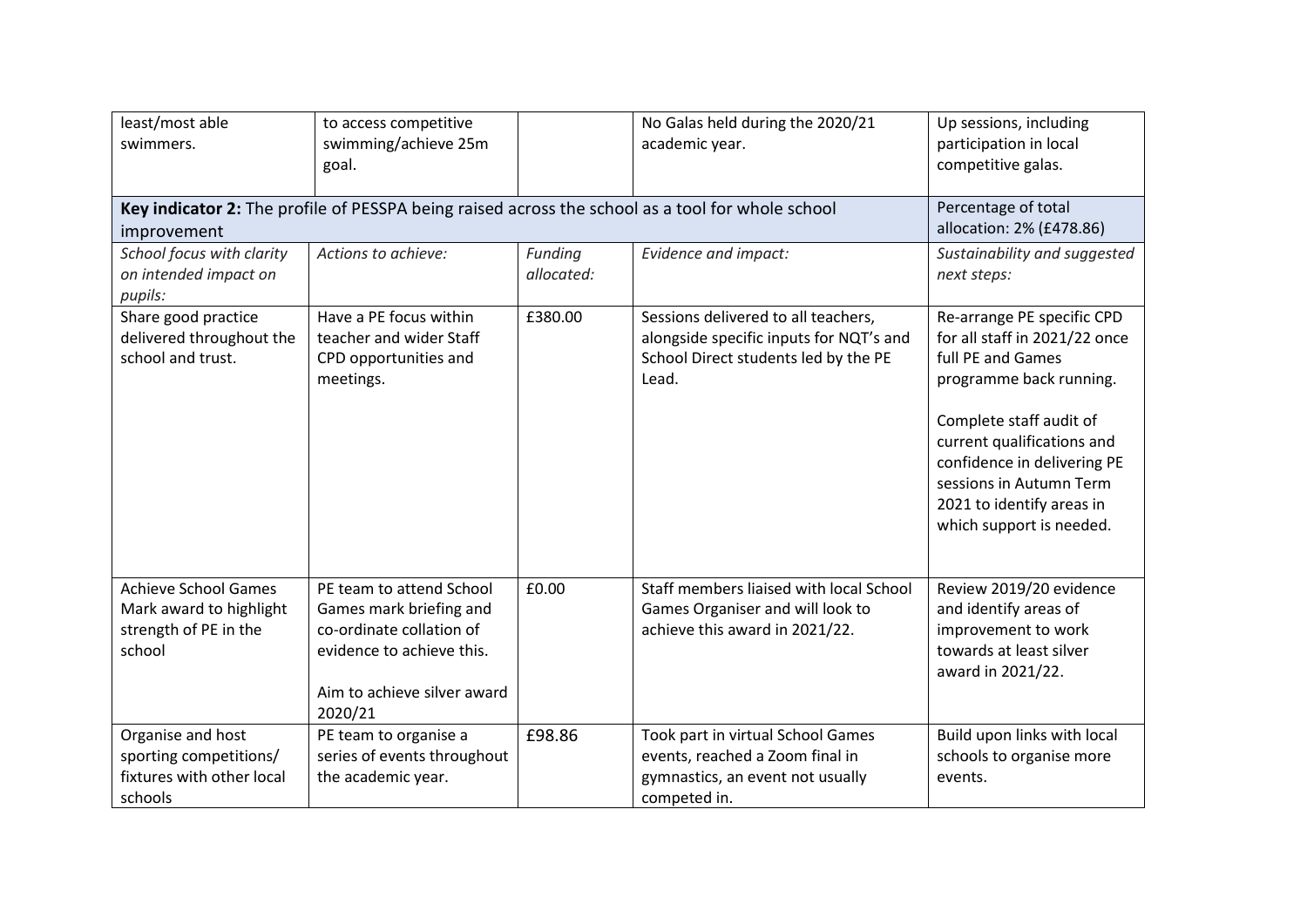|                                                                                                          | Sporting achievements<br>regularly shared in<br>assemblies, alongside<br>school social<br>media/newsletter/website. |                       | Children show great pride in sharing<br>and celebrating their achievements. A<br>whole school assembly was arranged<br>entirely devoted to PE and sport also.<br>Posts on social media regularly<br>commented upon positively and liked<br>by parents. | Introduce a schedule of<br>MAT events.<br>Look into opportunities to<br>embed Gymnastics into<br>competition structure.<br>Continue to celebrate<br>sporting achievements in<br>assemblies and share PE<br>news via newsletter/social<br>media fortnightly. |
|----------------------------------------------------------------------------------------------------------|---------------------------------------------------------------------------------------------------------------------|-----------------------|--------------------------------------------------------------------------------------------------------------------------------------------------------------------------------------------------------------------------------------------------------|-------------------------------------------------------------------------------------------------------------------------------------------------------------------------------------------------------------------------------------------------------------|
|                                                                                                          |                                                                                                                     |                       | Key indicator 3: Increased confidence, knowledge, and skills of all staff in teaching PE and sport                                                                                                                                                     | Percentage of total<br>allocation: 29% (£5.757.15)                                                                                                                                                                                                          |
| School focus with clarity<br>on intended impact on<br>pupils:                                            | Actions to achieve:                                                                                                 | Funding<br>allocated: | Evidence and impact:                                                                                                                                                                                                                                   | Sustainability and suggested<br>next steps:                                                                                                                                                                                                                 |
| Upskill PE Team to lead in<br>the subject across the<br>school and support<br>delivery trust wide.       | Purchase Safe Practice in<br>PESSPA book                                                                            | £44.99                |                                                                                                                                                                                                                                                        | <b>Ensure content of PESSPA</b><br>book is adhered to in<br>conjunction with leadership<br>& site teams.                                                                                                                                                    |
| <b>External CPD for staff to</b><br>deliver PE more<br>effectively to pupils with<br>greater confidence. | 1. Mountain Bike<br>Leadership Training.<br>2. Opportunities for<br>Fencing training.                               | £0.00                 | No suitable courses running in 2020/21<br>due to Covid-19 regulations.<br>Fencing course identified in July 2021.                                                                                                                                      | Ensure more staff trained to<br>deliver mountain biking in<br>2021/22 as currently only 1<br>staff member trained.<br>Staff members delivering<br>fencing in 2021/22 to be<br>offered fencing training<br>course.                                           |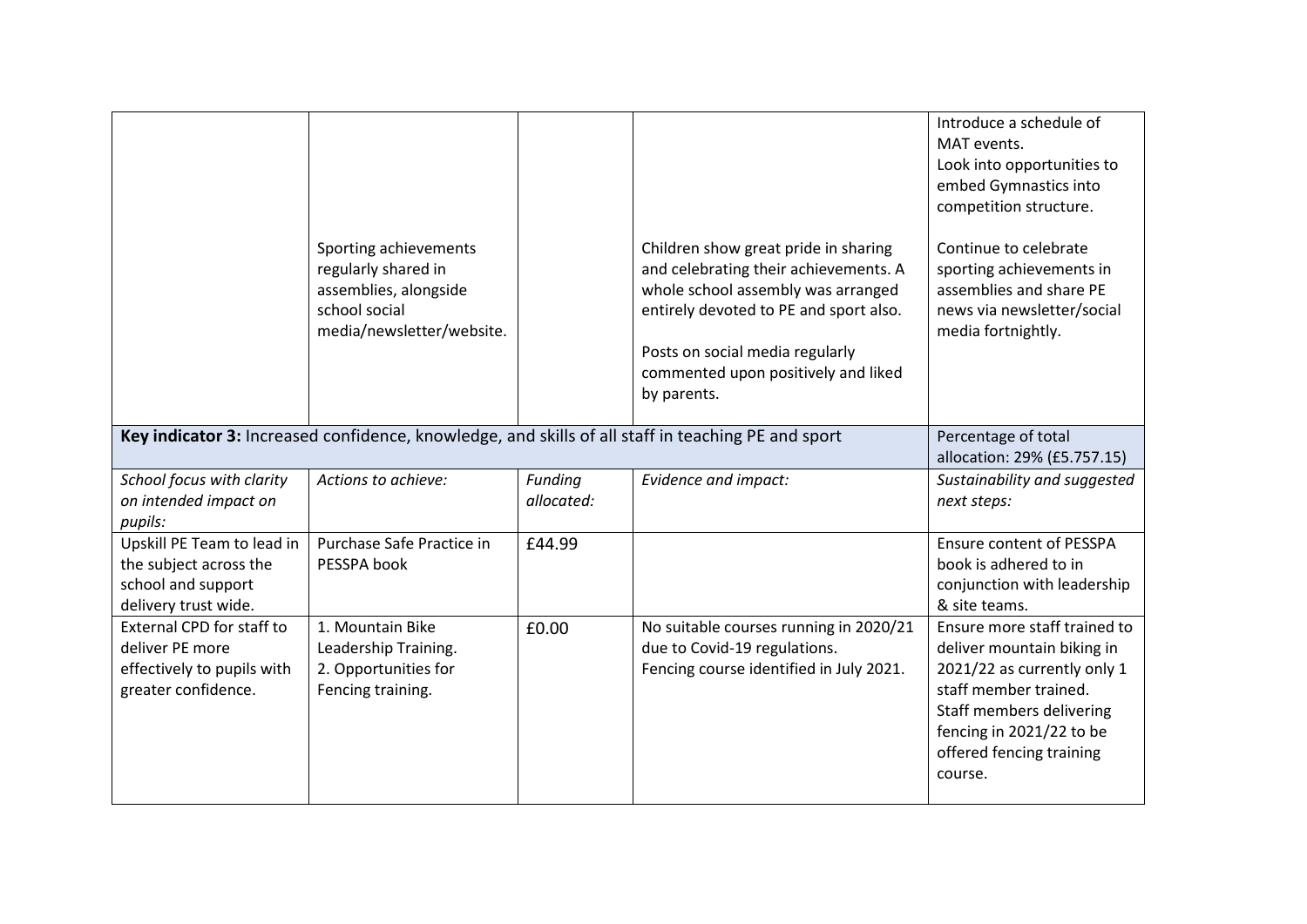|                                                                                                                                                     |                                                                                                                                                                                                                         |                        |                                                                                                                                                                                                                                                                                                                                           | Look into further<br>opportunities as they arise.                                                                                                                                                                                                     |
|-----------------------------------------------------------------------------------------------------------------------------------------------------|-------------------------------------------------------------------------------------------------------------------------------------------------------------------------------------------------------------------------|------------------------|-------------------------------------------------------------------------------------------------------------------------------------------------------------------------------------------------------------------------------------------------------------------------------------------------------------------------------------------|-------------------------------------------------------------------------------------------------------------------------------------------------------------------------------------------------------------------------------------------------------|
| Improve quality of PE<br>planning to ensure PE<br>and Games sessions<br>demonstrate high quality<br>teaching and learning.                          | PE subject leader to<br>support with planning as<br>necessary.<br>PE team to attend lessons<br>to support in delivery as<br>necessary.                                                                                  | £2,128.00<br>£3,128.16 | High levels of pupil engagement across<br>PE and Games sessions in all year<br>groups with staff reporting greater<br>confidence in delivering sessions in a<br>variety of activities.                                                                                                                                                    | Complete staff audit of<br>current qualifications and<br>confidence in delivering PE<br>sessions in Autumn Term<br>2021 to identify areas in<br>which support is needed.                                                                              |
| Implement a School<br>Swimming scheme to<br>increase quality of<br>sessions delivered by<br>staff whilst providing<br>clear outcomes for<br>pupils. | PE Subject Leader to<br>promote scheme and<br>undertake training in the<br>scheme.<br>Additional qualified<br>swimming instructors hired<br>to model scheme lessons<br>and support school staff in<br>pupil assessment. | £456.00                | No Swimming sessions took place in<br>2020/21 due to Covid-19 regulations<br>and pool closures. Sessions organised<br>however, groups allocated, and<br>transport booked.<br>In conjunction with leisure centre STA<br>School Swimming Awards identified as<br>appropriate and PE Lead completed<br>online introduction course to awards. | Re-implement scheme<br>across entire Trust when<br>swimming lessons re-<br>commence. All staff<br>members involved in<br>swimming to undertake CPD<br>relevant to scheme<br>alongside opportunities to<br>work with experienced<br>swimming teachers. |
|                                                                                                                                                     | Key indicator 4: Broader experience of a range of sports and activities offered to all pupils                                                                                                                           |                        |                                                                                                                                                                                                                                                                                                                                           | Percentage of total<br>allocation: 20% (£4,019.40)                                                                                                                                                                                                    |
| School focus with clarity<br>on intended impact on<br>pupils:                                                                                       | Actions to achieve:                                                                                                                                                                                                     | Funding<br>allocated:  | Evidence and impact:                                                                                                                                                                                                                                                                                                                      | Sustainability and suggested<br>next steps:                                                                                                                                                                                                           |
| Ensure a broad range of<br>seasonal After-School<br>sports Clubs on offer to<br>pupils in all year groups.                                          | Provide minimum 1 sport<br>club to every year group 3<br>days per week.                                                                                                                                                 | £457.20                | Pupils in Years 1-6 participating in<br>Sports Clubs 3 days a week when clubs<br>running.                                                                                                                                                                                                                                                 | Review uptake of clubs<br>aiming to continue running<br>those most popular whilst<br>introducing new clubs as<br>appropriate.                                                                                                                         |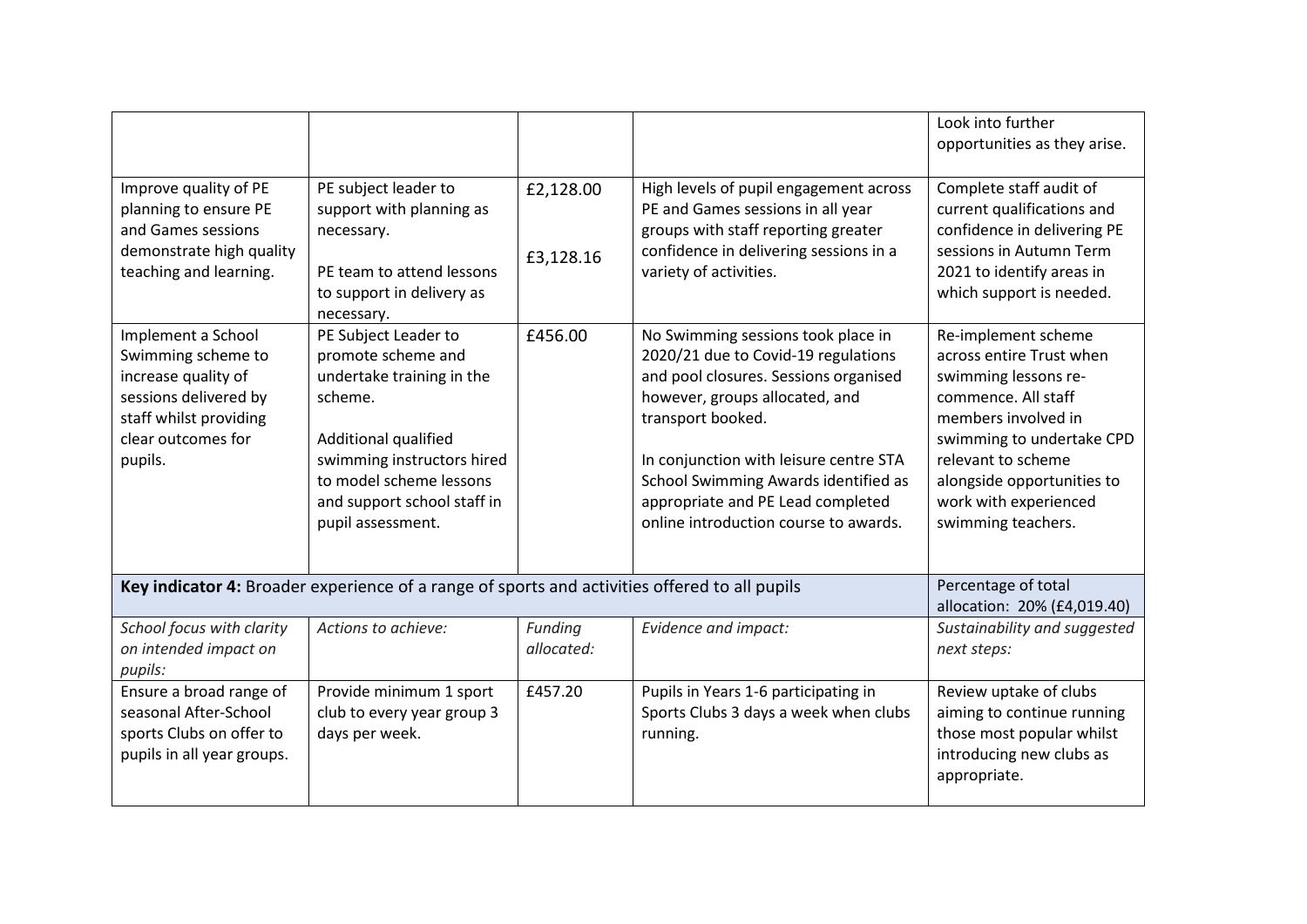|                                                                                                                               | Introduction of new<br>sporting After-School Clubs<br>to engage more pupils in a<br>wider range of activities.                                                                                   | £31.18              | Introduction of Ultimate Frisbee club to<br>Y5/6 as a new activity.<br>Club filled (18 pupils) in Autumn Term.                                                                                                                                                                                                  | Introduction of Girls'<br>Football lunchtime club in<br>KS2 2021/22 to meet<br>demand, and not negatively<br>impact on ASC's. Aim to<br>increase % of girls taking<br>part in football ASC's.                                                                                     |
|-------------------------------------------------------------------------------------------------------------------------------|--------------------------------------------------------------------------------------------------------------------------------------------------------------------------------------------------|---------------------|-----------------------------------------------------------------------------------------------------------------------------------------------------------------------------------------------------------------------------------------------------------------------------------------------------------------|-----------------------------------------------------------------------------------------------------------------------------------------------------------------------------------------------------------------------------------------------------------------------------------|
| Offer a broad range of<br>activities through weekly<br>Games sessions to enable<br>pupils to experience a<br>range of sports. | Continue to explore<br>opportunities for new<br>activities in all age groups<br>in conjunction with staff<br>and pupils.<br>Ensure that the broad<br>range of Games activities is<br>maintained. | £187.00<br>£1358.40 | Move from Netball to Basketball for<br>Year 1/2 Games to expand the number<br>of sports offered in Games sessions<br>throughout the school.<br>Updated wall parts and refresher<br>training for Climbing staff to ensure all<br>staff qualifications remain in date and<br>staff have a wider range of tools to | Review impact of activities<br>in Autumn Term 2021.<br>Purchase more fencing kit<br>to reflect greater numbers<br>engaged in this event and<br>difference in ages.<br>Review impact of activities<br>in Autumn Term 2021.<br>Purchase smaller climbing<br>harnesses to ensure all |
|                                                                                                                               | Ensure equipment is<br>appropriate and available<br>in sufficient quantities to<br>deliver an enhanced<br>provision.                                                                             | £605.62             | deliver sessions based on pupil<br>age/ability.                                                                                                                                                                                                                                                                 | sessions are fully inclusive.                                                                                                                                                                                                                                                     |
| Sessions to ensure pupils<br>experience activities by<br>the end of Y6 otherwise                                              |                                                                                                                                                                                                  | £1380.00            | Year 6 pupils took part in whole day<br>Kayaking and Sailing activities as an<br>alternative to those missed when                                                                                                                                                                                               | Re-implement full Games<br>plan for September 2021<br>including Kayaking.<br>Continue with sailing as a                                                                                                                                                                           |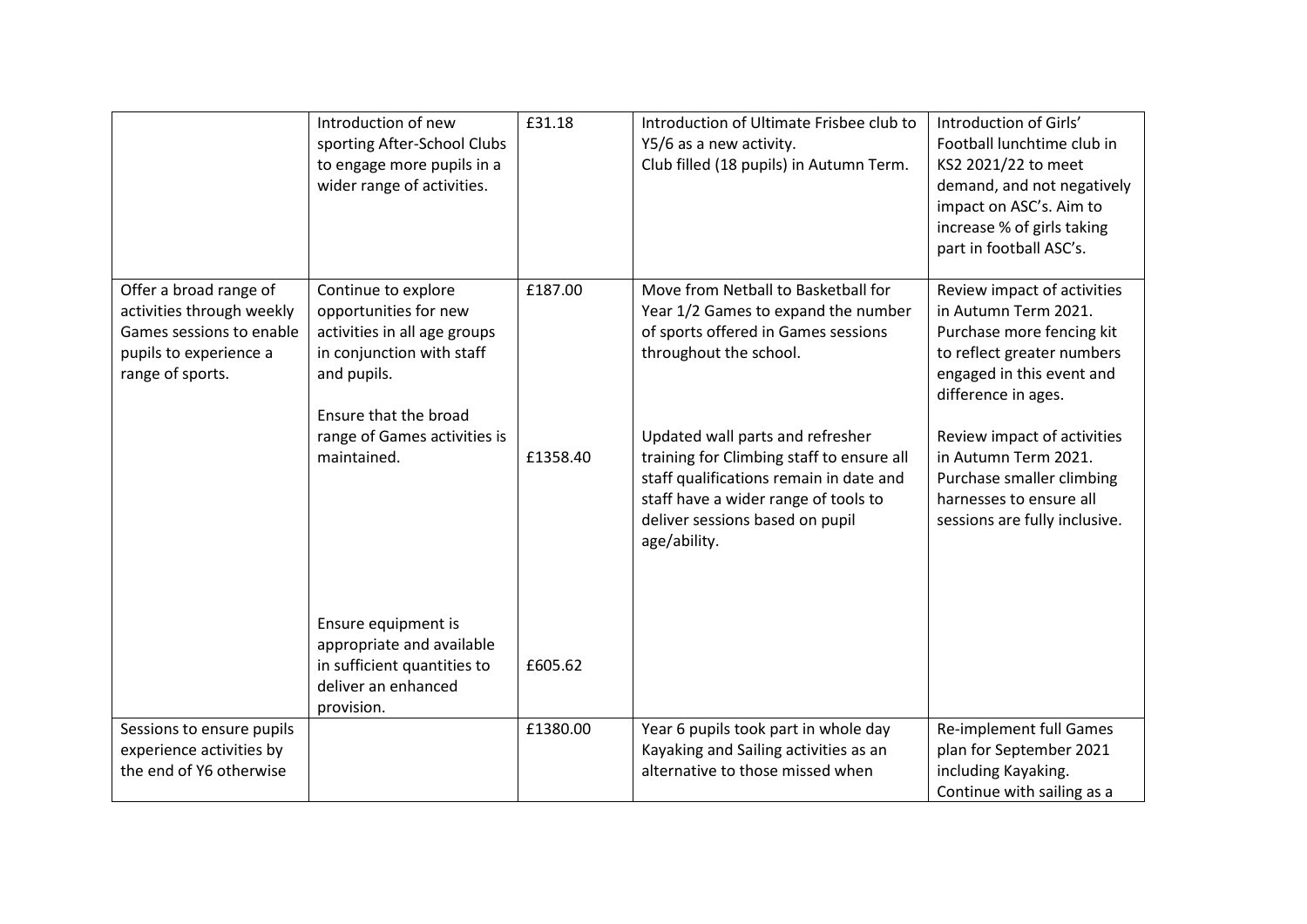| missed during school                                          |                                    |            | Games sessions suspended due to            | day activity as this was very |
|---------------------------------------------------------------|------------------------------------|------------|--------------------------------------------|-------------------------------|
| closures                                                      |                                    |            | school closure/Covid-19 regulations.       | popular.                      |
| Key indicator 5: Increased participation in competitive sport | Percentage of total                |            |                                            |                               |
|                                                               |                                    |            |                                            | allocation: 3% (£635.09)      |
| School focus with clarity                                     | Actions to achieve:                | Funding    | Evidence and impact:                       | Sustainability and suggested  |
| on intended impact on                                         |                                    | allocated: |                                            | next steps:                   |
| pupils:                                                       |                                    |            |                                            |                               |
| Provide opportunities for                                     | Increase the range of              | £47.95     | Pupils from the school took part in a      | Restore full events           |
| pupils to engage in                                           | competitive events that            |            | range of Virtual Events during the year    | programme both trust-wide     |
| competitive inter-school                                      | pupils participate in;             |            | held on site, a number of Y3 and Y5        | and across the local          |
| events to inspire and                                         | reflecting the provision on        |            | pupils took part in a Gymnastics final vis | community in 2021/22.         |
| motivate pupils.                                              | offer in PE and Games              |            | Zoom also.                                 | Continue to publicise all     |
|                                                               | sessions.                          |            | No external events held/attended due       | events through school         |
|                                                               | Cover entry, transport, and        |            | to Covid-19 guidance.                      | newsletter and social         |
|                                                               | staffing costs to allow            |            |                                            | media.                        |
|                                                               | pupils to represent the<br>school. |            |                                            |                               |
| Regular delivery of                                           | Deliver regular sessions led       | N/A        | Due to Covid-19 guidance and the           | Restore weekly squad          |
| additional squad sessions                                     | by highly competent staff          |            | formation of Year group bubbles, squad     | sessions in 2021/22 for Y5-6  |
| to ensure pupils are fully                                    | in each activity to work on        |            | sessions were not running in 2020/21.      | pupils in football, netball,  |
| prepared for competitive                                      | aspects of the event               |            |                                            | swimming, table tennis.       |
| sport.                                                        | specifically relevant to           |            |                                            |                               |
|                                                               | competition.                       |            |                                            |                               |
| <b>BCPS pupils to participate</b>                             | Organise individual year           | £499.74    | Sports Day organised with                  | Review Sports Day activities  |
| in a range of intra-school                                    | group Sports Days in July          |            | opportunities for all pupils to            | including adaptions for       |
| competitions.                                                 | 2021 for all pupils to             |            | participate in at least 3 events.          | 2020/21, implement any        |
|                                                               | compete in.                        |            | Resources purchased.                       | changes to the re-            |
|                                                               |                                    |            | Ran as individual year groups due to       | introduction of whole         |
|                                                               |                                    |            | Covid-19 guidance.                         | school Sports Day in 2022.    |
|                                                               |                                    |            |                                            | Implement a house             |
|                                                               |                                    |            |                                            | competition to develop a      |
|                                                               |                                    |            |                                            | team aspect to this event.    |
|                                                               |                                    |            |                                            |                               |